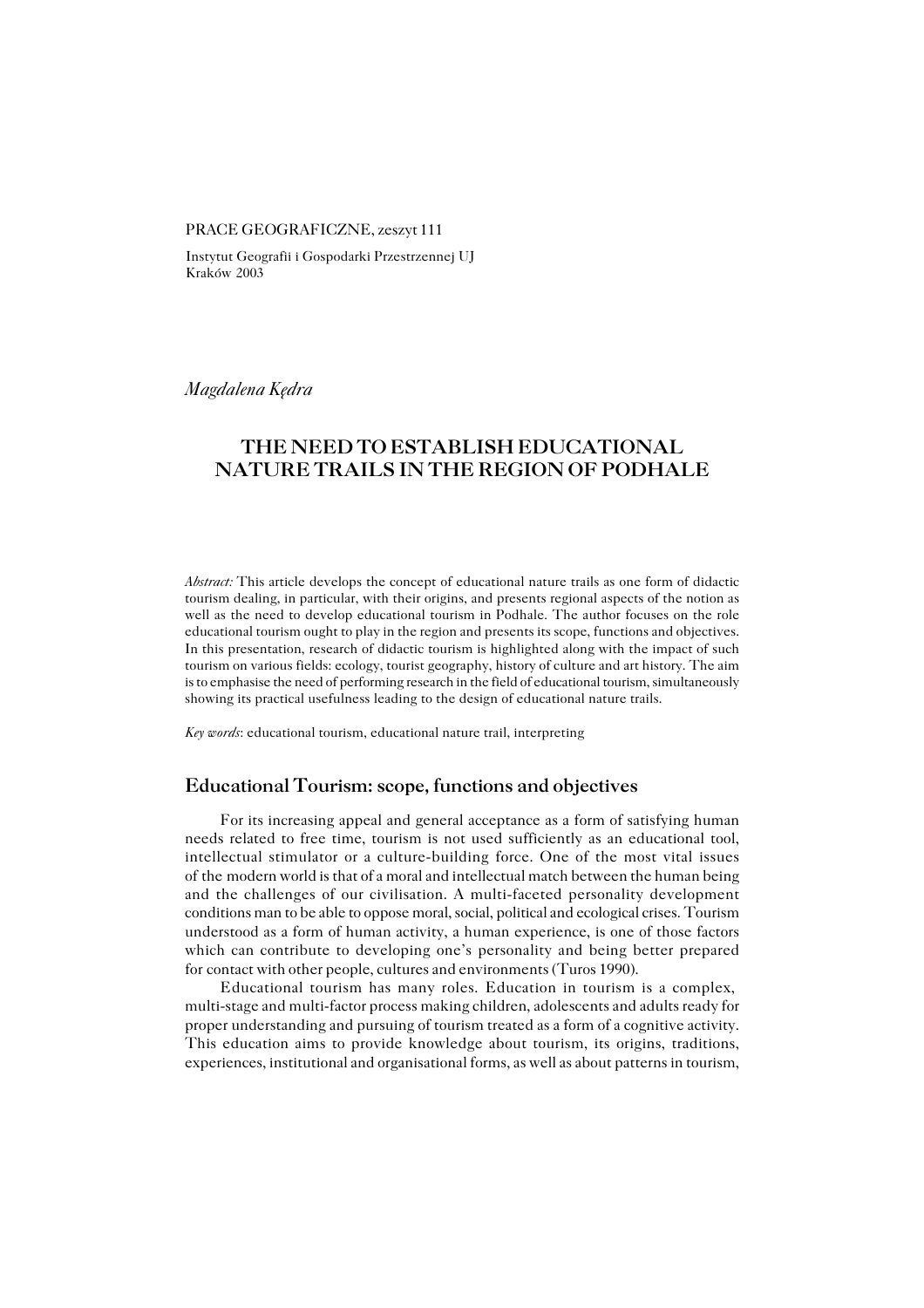allowing for combining various needs: cognitive, aesthetic, emotional, recreational and those related to relaxation.

The goal is to provide children, youth and adults with knowledge and patterns owing to which pursuing tourist activities can be rational or effective, and simultaneously develop one's personality and spur them towards self−perfection and self−education.

The educational function of tourism consists, first and foremost, in extending and confirming human experiences, teaching us how to learn about and respect other people and cultures, and showing us the cultural unity of the world. It teaches man discipline and co−existence in a group, builds a sense of responsibility and practical skills, allows us to personally visit sites of great historic events, monuments of civilisation and culture, as well as developing ecological awareness and comparative thinking and sensitisation skills. In this presentation, emphasis is also placed on research in tourist education and its importance for various fields: geography, history of culture and art history. The aim of this study is to present research needs in the field of educational tourism and its practical utility leading to the design of educational nature trails, since treating tourism solely in terms of economy, health or recreation results in a simplified understanding of the issue and overlooks its highly vital educational and culture−building functions.

The article is a summary of the issues developed in the author's MA thesis and continued in her study towards a doctoral dissertation. This presentation has come into being as the result of an analysis and attempt at perceiving tourist traffic asaneducational and culture−building phenomenon, as well as arousing intellectual, cognitive and aesthetic needs that tourism can satisfy.

## **The notion of educational trails**

The search for effective forms of educational tourism should pertain to both its organisers and participants. It is highly important for walks in tourist areas to arouse patriotic feelings in young people and extend their humanist and historical knowledge, as well as having an impact on their interests (Turos 1990). The notion of educational nature trails highlights their cognitive and didactic functions, where the attainment thereof takes place alongside the learning process.

In Poland, the first educational nature trails were instituted as a form of learning about nature. Extending one's knowledge about the natural environment became aneed related to developing ecological awareness. Over the last thirty years, this need has appeared as a consequence of new risks, not just in regard to nature, but the entire environment of human life. The first descriptions of educational nature trails for the Kampinoski National Park were prepared in the 1970s by M. Ferchmin. At present, such forms of visiting nature have become very popular and have been established across Polish national parks (Ferchmin 1993).

In order for educational nature trails to function properly, several elements are required. A guide is necessary, who leads groups along specially marked sections ofa trail. A guiding brochure should be drafted for each trail and should include general information as well as the trail's profile featuring a description of particular assets appearing along the trail. A well−edited guide ought to include the following: information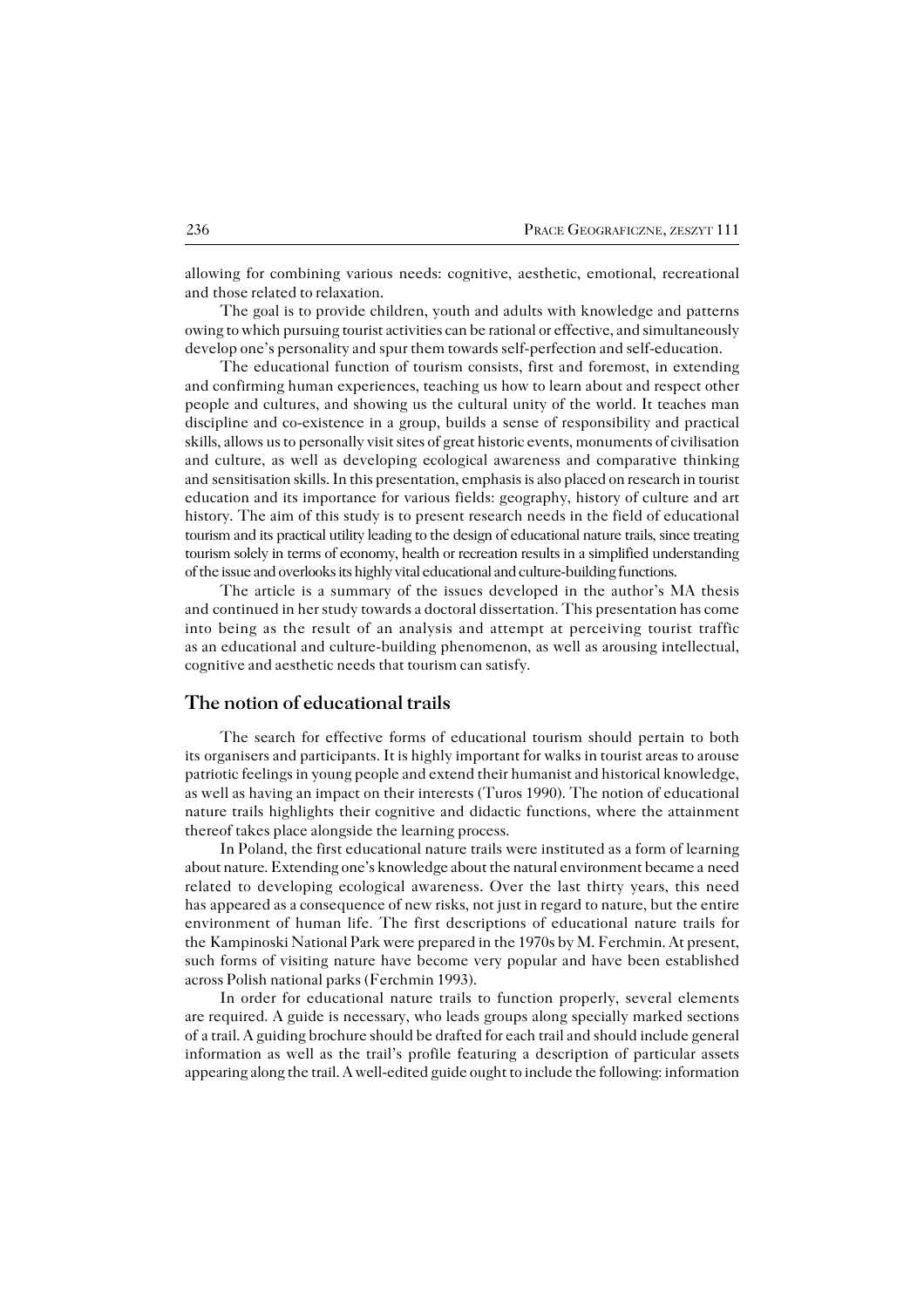regarding accessibility, a map featuring a plan of the trail run, information on the difficulty level, information on the natural assets featured on the trail, a description of the trail containing a detailed depiction of successive stops, drawings, photographs and a glossary of difficult terms. Natural assets lying along the trail should be marked with plaques displaying their descriptions. A trail's attractiveness will be enhanced if special didactic features are present. These can be: topographical exhibitions, soil outcrops, rock viewing points or vantage points.

The duration of a walk along a given trail should be within a lesson unit, i.e. 45 minutes (and multiples thereof) but not more that 3 x 45 minutes, as the visitor's absorption skills are limited.

It is vital that a theme trail be well designed, which facilitates the learning process. The selection of a trail and its theme are the key elements determining the character ofa trail. An enhanced interest in nature trails has given rise to the idea of popularising trails relating to other subjects, i.e. the history of architecture, culture, art, or achievements of great persons. Teaching regional history is inherently linked to learning about sites, human history and achievements. Each walk in a given area can result in new interesting insights and sensations. Educational nature trails are an option for individuals and groups of tourists: schools, history teachers, art historians, naturalists and lovers of a given area.

The practical organisation and design of an educational trail in Poland comprises the following stages (Ferchmin, 1990):

- 1. Collection of start−up materials related to a given area and absorption of specialist literature;
- 2. Field sighting: appreciating the natural and cultural assets of an area and local principles governing nature protection (a detailed penetration of the area);
- 3. Mapping the natural assets (placing them onto a detailed map, their spatial placement, and developing the preliminary outline of a trail);
- 4. Verifying the run of a trail;
- 5. Developing the trail's final design and its guide publication.

Depending on the themes featured, educational nature trails bear such names as natural, ecological, cognitive, landscape, biographical, etc.

Trail themes can be divided into two main groups: natural (forest, botanical, dendrological, faunistical, geological, geographical, or landscape trails) and historical− cultural (historical, archaeological, cultural, or biographical trails).

#### **Interpreting**

The origins of Polish educational nature trails lie in *interpreting* (English), developed on the basis of research performed in the USA since as early as 1916.

According to the definition developed by the National Park Service of the USA, *interpreting* is a wide−ranging educational activity the aim of which is to expose the importance, existing interdependencies of and between research problems, issues and interests, through the use of organisms and elements of the inanimate environment, which exist naturally in a given area (without harmful interference) and through an active, direct experience by means of pre−defined, best−selected *interpreting* techniques (e.g.aneducational trail) and an interpreter (e.g. a guide) (Tilden 1976).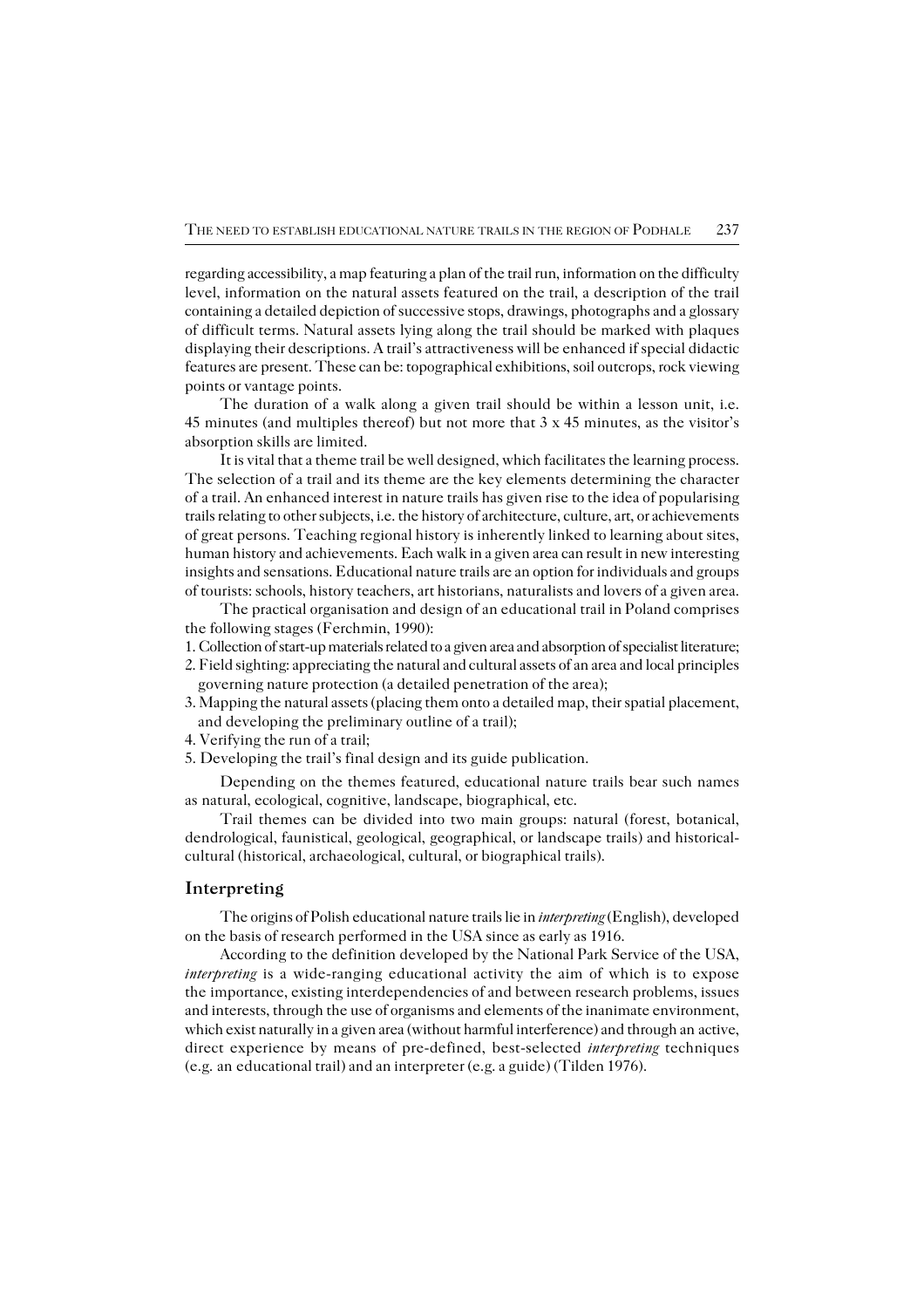In 1977, F. Tilden's book "Interpreting our Heritage" laid the foundation for andexplained the principles of the art of *interpreting* as an element of ecological management, design, planning, protection, and, primarily, an educational activity performed in protected areas and, eventually, American national parks (Tilden 1976).

Tilden was the first to use the term *interpreting* and explained its meaning bywriting that "*interpreting* is the addition of a vital meaning to the recipient's experience." Hestressed the fact that "we need *interpreting* as people are losing the meaning, importance, and, most importantly, respect towards nature, cultural heritage and the surrounding world" (Tilden 1976).

Freeman Tilden fought for ideas of sustainable development and broadly understood ecology, then in its infancy, as well as making us realise that, without understanding and respecting nature and cultural heritage, we lose the meaning of humanity and the ability to ensure its continuity.

Tilden summarised work and research conducted in the USA since 1916 relating to education in national parks, ecological protection and the beginnings of the art of*interpreting*.

*Interpreting* creates a type of group or individual education having the aim of active environmental education based on the protection, comprehension and appropriate use of natural and cultural resources present in a given area.

Rather than transferring pure information, an interpreter's goal is their personal, individual interpretation of an issue through the active involvement of the audience and forging an excellent rapport with them, and making optimal and flexible use of the resources present in a given area to that end.

*Interpreting* must include an element of an "active, pure experience".

The key characteristics of the art of *interpreting* are its flexibility and "environmental empathy" (or a deep understanding of the environment and existing interrelations). *Interpreting* is thus a type of craft, an art rooted in wisdom, passion, love, understanding and harmonious co−existence with nature. *Interpreting* is not an end in itself, it draws onwhat it is based on: *interpreting* came into being owing to nature and for nature.

In his book, Tilden presents six main working principles of *interpreting* (Tilden 1976):

- *1. Interpreting* must be performed in as natural as possible conditions, it is a "pure experience";
- 2. information is not interpretation, interpretation is "spelling out the truth" based on information; interpretation contains just an element of information;
- *3. Interpreting* is a craft combining numerous other factors and techniques and its important, yet not only, aim is to educate;
- 4. The main goal of *interpreting* is to provoke (foster curiosity, thinking, comprehension skills); *interpreting* must be a "spark", which will inspire a man to search and create;
- 5. *Interpreting* should embrace the entirety of a given issue and not focus on details as, according to John Burnet, in order to be wise, one needs more than extensive and detailed knowledge: the ability of holistic understanding and empathy are crucial, and
- 6. as a flexible art, *interpreting* must be tailored to its recipient (interest group, age group, absorption faculty) and the current capabilities, absorption and capacity, of a given area.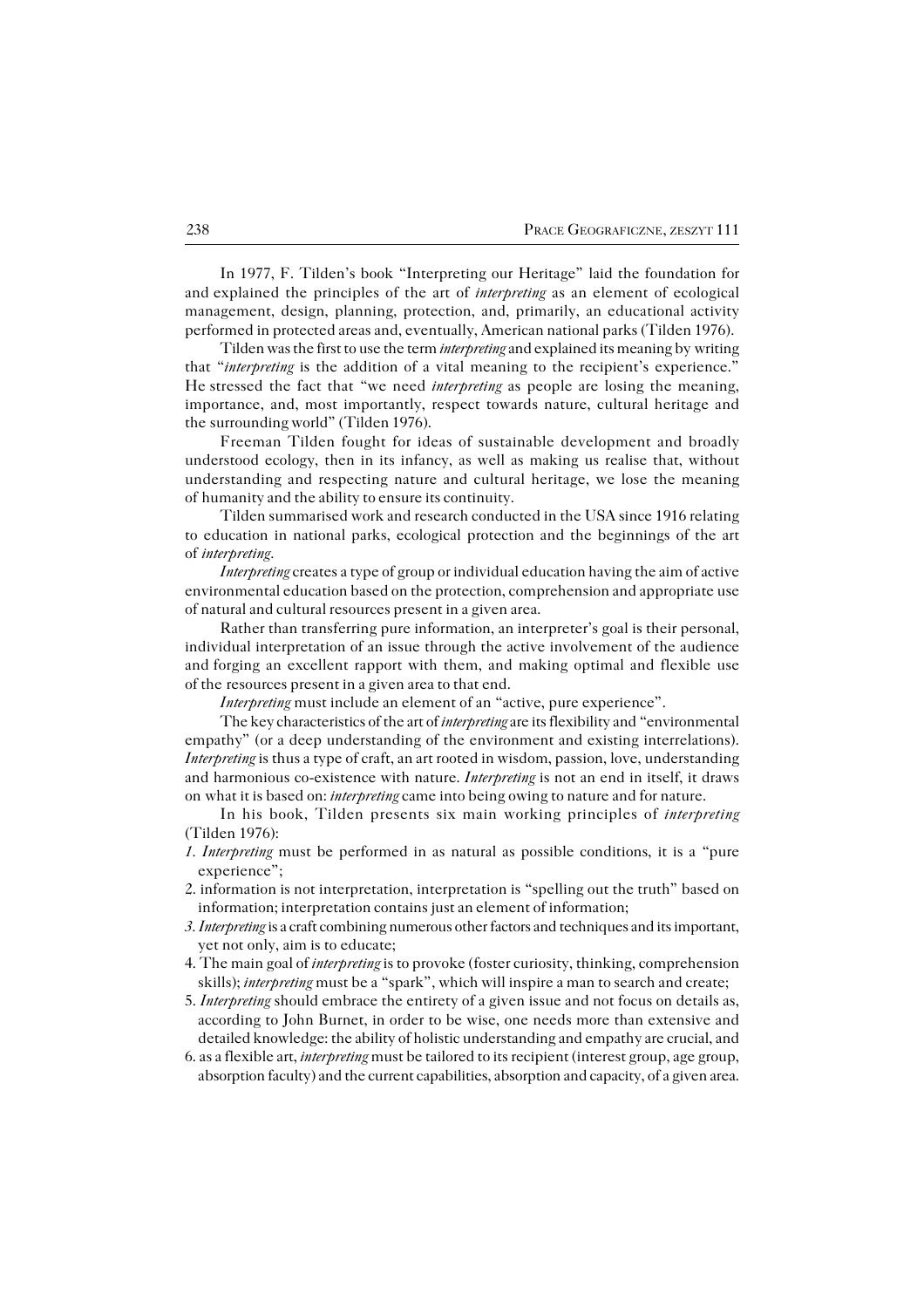*Interpreting* is not art for art's sake but art for the environment's sake, thanks to the environment and for man who lives because of nature. A challenge for an interpreter is to guess the reasons, motives, hidden dreams and ambitions of tourists, as well as to design an interactive task on the basis of the above. A participant must feel a direct dependence, a link with the area they are visiting, the issue at hand, and he/she must begiven a chance to assume the role of a participant of a given experience, thus satisfying any hidden ambitions. An ideal adjustment to the participant's expectations and interests, as well as getting them involved, are conditions of an excellent presentation. An interpreter should thus be an expert, enthusiast and psychologist in one.

At present, the art of *interpreting* is most advanced and practised in American national parks. It is there that all *interpreting* techniques are utilised, from traditional, perfectly designed, marked and composed educational trails with a guide (interpreter) and a brochure, to longer, individual or guided, educational trails visited on foot, horseback or a bicycle, as well as specialist trails and those employing audiovisual tools.

The interpreting activity is a result of thorough and detailed work and research conducted in a given area. Before an educational trail is laid out in a national park, the following tasks are performed (Dawson 1995):

1. Stocktaking of the area and defining goals;

2. Drafting a plan and report (cost analysis, preliminary assessment of environmental impact); 3. Design:

- a) selecting best *interpreting* technique
- b) tourist facilities provision
- c) staff training and preparation of appropriate materials, and
- 4. Monitoring, analysis and assessment of environmental impact, assessment and modifications of the draft.

The table shown below includes the main types (techniques) of *interpreting* for an educational trail along with key strengths and weaknesses (Tab 1.).

## **The need to establish educational nature trails in the Podhale region**

*Interpreting* is a new, conscious, wise and mature, approach towards educational, natural and sightseeing tourism. In Poland, although educational tourism is becoming an increasingly attractive and generally accepted form of environmental education, it is still not employed sufficiently as a factor of conscious, profound intellectual activation (with the exception of a few national parks). The next stage should be the use of broad American experiences and the attempt to introduce the art of *interpreting* in our country and eventually in the area being the subject of this presentation's research interest, i.e.Podhale.

Podhale (a sub region of the Tatras and Podhale) covers the Tatra Mountains, Spisko−Gubałowskie Plateau, Orawsko−Nowotarska Valley and Pieniny Jurassic Limestone Belt. Podhale is an historical−ethnographic land located in southern Poland, in the catchment area of the upper Dunajec River, excluding areas lying on the right banks of Białka and Dunajec rivers, below the mouth of the Białka. Podhale covers themiddle section of Podhale Valley, entering the Tatras in its southern part (called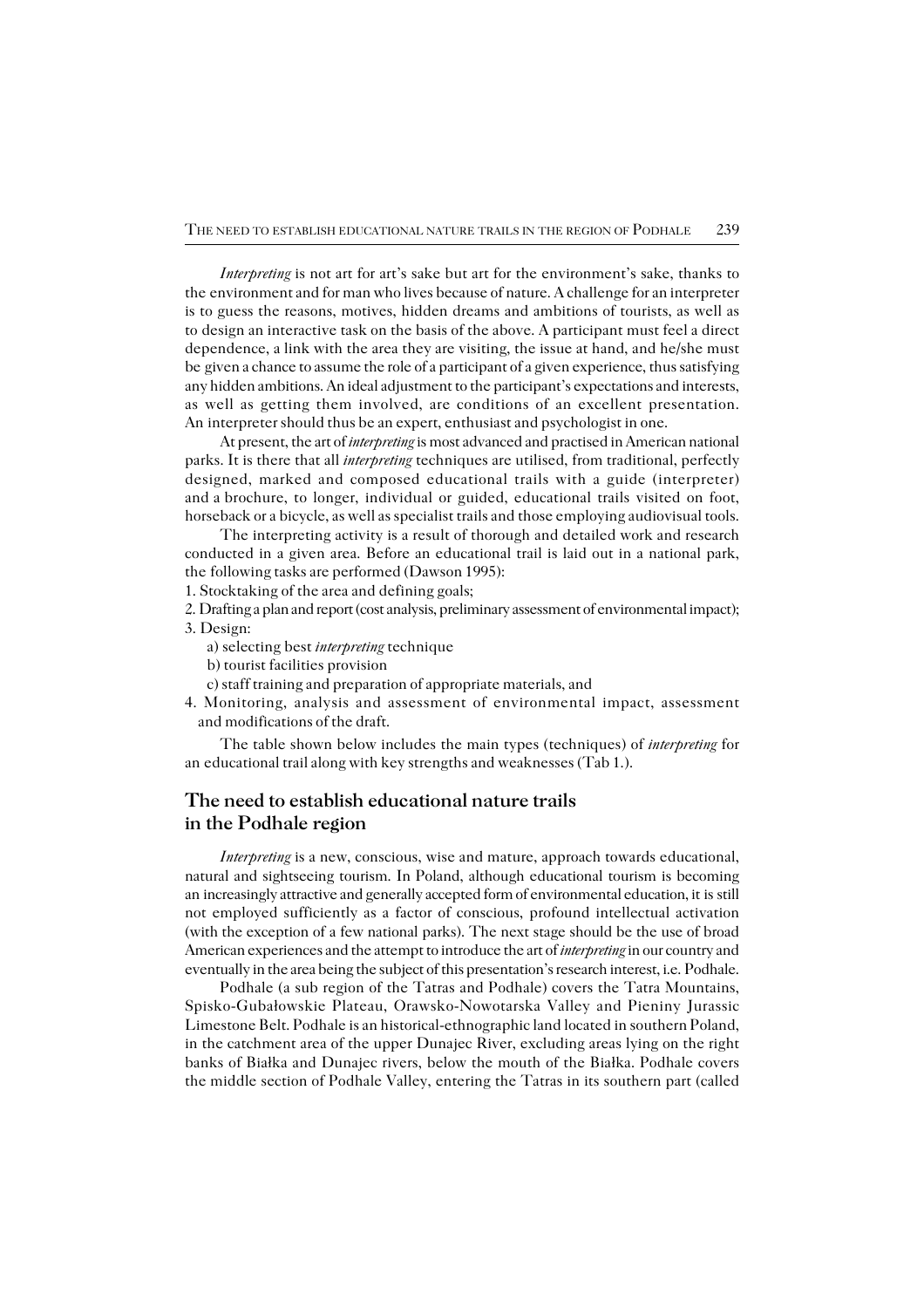| Educational<br>Trail       | Technique (type)<br>of<br>interpreting                                                                             | Main advantages                                                               | Main disadvantages                                                                        |
|----------------------------|--------------------------------------------------------------------------------------------------------------------|-------------------------------------------------------------------------------|-------------------------------------------------------------------------------------------|
| "Personal"<br>Techniques   | An educational trail with<br>an <i>interpreter</i> throughout<br>the trail                                         | The interpreter's<br>personal contact<br>with the audience                    | It calls for thorough<br>staff preparation                                                |
| "Impersonal"<br>Techniques | An educational trail with<br>an <i>interpreter</i> present<br>at defined stops<br>" <i>interpreter</i> on demand") | The <i>interpreter's</i><br>personal contact<br>with the audience             | No continued contact<br>with the audience;<br>less control                                |
|                            | Brochure,<br>Guide with a map                                                                                      | It may be used<br>duringbefore<br>and after visiting<br>the trail             | No control, no contact,<br>no proper interpreting!<br>a brochure = piece<br>of rubbish    |
|                            | A brochure and<br>specialist explanatory<br>marking on the trail                                                   | An effective<br>technique<br>for individualists<br>and specialists            | No control, no contact,<br>no proper interpreting!<br>a brochure = piece<br>of rubbish    |
|                            | Detailed and explanatory<br>marking on the trail                                                                   | See above large<br>accessibility<br>of particular sites,<br>visit flexibility | No control, no contact,<br>no proper interpreting,<br>possible vandalism                  |
|                            | A trail with audiovisual<br>features                                                                               | An improvised<br>trail with an<br>interpreter,<br>good quality                | No flexibility (a vital<br>aspect of good<br>interpreting), costly,<br>possible vandalism |

Tab.1. Educational trail as an *interpreting* technique

Rocky Podhale), and the Gorce and Podhale ranges to the north. The Podhale region featured human settlement already in the early  $12<sup>th</sup>$  century, mainly in the north, where Vallachian, Ruthenian, Slovak, Hungarian and Polish influences merged. The nomadic Vallachian element played an important role, having arrived in the region from the east along the arch of Carpathians and assimilated over time. Podhale saw the development of a separate shepherds' folk culture of native highlanders. Almost the entire area was the property of the crown (Nowy Targ and Czorsztyn districts). In the 1500s, starosts (local governors) established granges in Podhale, which resulted in the vehement opposition of Podhale highlanders: 1630−1, under the command of Marshall S. Łętowski (against starost M. Komorowski); an uprising in 1651 under A. Kostka Napierski and then in 1670. The second half of the 1800s saw a new interest in Podhale by artists and scientists, which influenced the region's recreational and tourist functions. Podhale features age−old rich original folk culture with its dialect, costumes, literature, music, glass painting, wooden construction, rich decoration of household furniture and elements, customs, mainly connected with shepherds' activities. The culture of Podhale has fascinated and inspired many artists and writers, as well as composers, sculptors and painters.

As regards its nature and culture, Podhale is highly unique in comparison to other regions of Poland. The richness of the area is the result of various factors and conditions.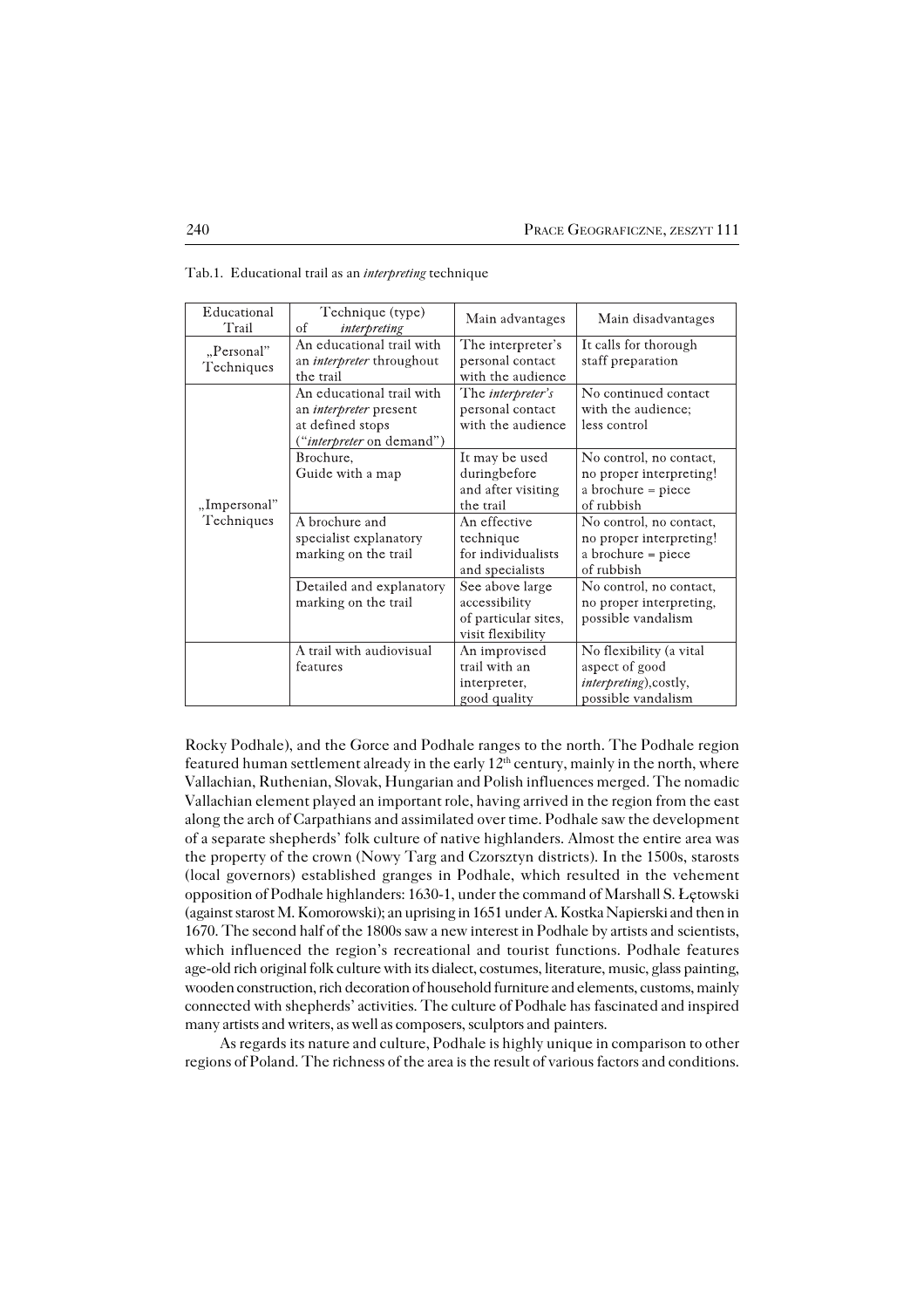Areas featuring valuable nature and culture have a special significance for national and international tourism.

In this case, it is necessary to skilfully reconcile environmental protection and the principles of sustainable development. Sustainable development in tourism reconciles the needs of present−day tourists as well as those of the natural environment and local communities in tourist−penetrated regions while simultaneously protecting and reinforcing opportunities and prospects of further development.This pertains mostly to the management of all the resources present in a given area in such a way so as to ensure the attainment of social, economic, aesthetic and educational goals without disrupting the cultural integrity, necessary ecological processes, biological diversity and life−supporting systems of tourist regions. Sustainable tourism, a form of which lies in educational trails functioning in harmony with local natural, social and cultural environment. In this way, the Podhale region will not fall prey to tourism development but will, in fact, be a beneficiary thereof. The conscious drafting of a tourist development plan in accordance with the principles of sustainable development will contribute to deglomerating tourist traffic from areas where natural absorption and tourist capacity have been exceeded (the Tatra National Park) as well as to attaining the above−specified goals.

Region−specific aspects associated with the development of educational tourism in Podhale are absolutely necessary for the protection of this naturally and culturally valuable area and for the skilful management thereof, as well as for ensuring its sustainable development and promotion.

Podhale lies in the southern natural and tourist zone (Weigle 2001) which, along with similar areas in other countries, is a constituent part of the European System of Natural and Tourist Zones. That is why the appropriate development thereof may be an important activity in the field of broadly understood protection and rational use ofbiological diversity. One of the objectives of establishing a southern natural−tourist zone is education aimed at enhancing the public's awareness as regards natural and cultural assets and the necessity of protecting and strengthening them, as well as protecting local natural richness, promoting it and making ti available (including laying out and developing the area for various forms of sightseeing and nature−exploring tourism) (Weigle 2001). A detailed delineation of these zones should be closely linked to the Ecconet European Ecological Zone, which is in the process of being created, aswell as to other international−cooperation programmes being implemented. The Podhale region is also of supra-regional importance as it lies within the"EastCarpathians" International Biosphere Reserve.

The natural and sightseeing value of Podhale is complemented by elements ofitslandscape and culture. Its natural assets are the region's unique landscape, diversity of its geology and topography, a number of natural attractions, the presence of protected areas (Tatra National Park, the Bór nad Czerwonem reserve). Apart from the earth sculpture (alpine, karstic), the region's attractiveness is influenced by its vegetation, while a complete catalogue of mountainous flora may be seen within the Tatra National Park. The flora of the Tatras is rich in relics of the pre−glaciation and glaciation ages andmany species are endemic. Podhale's landscape curiosities also include preserved fauna including the chamois, the marmot and the grizzly bear.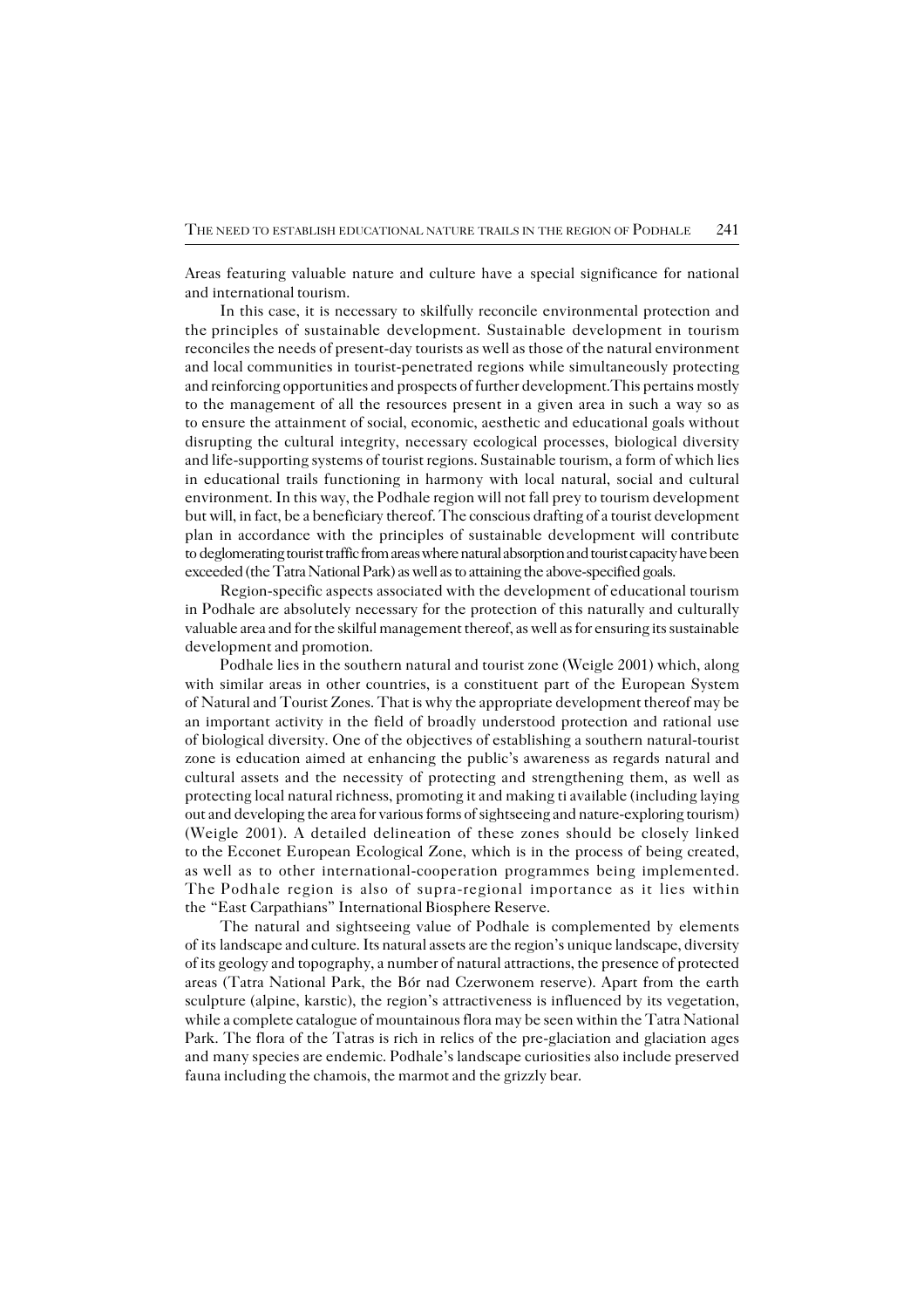Among the cultural elements, one should note shepherds' traditions, folklore, and monuments of local culture and history. The sub region is inhabited by highlanders of Podhale, Orawa, or Spisz, who cultivate shepherds' traditions. The most interesting manifestations thereof can be found in museums in Zakopane, Niedzica or Szczawnica, and the open−air folk museum in Zubrzyca Górna. The area's most treasured monuments of architecture are the wooden churches of Dębno, Grywałd, Harklowa, Łopuszna and Zakopane, and castle ruins in Czorsztyn or Niedzica. The characteristic style ofWitkacy should also be mentioned, represented by regional villas in Zakopane aswell as retained old settlement layouts of Podhale villages with one of them, Chochołów, a valuable monument of folk construction skills. Many locations in Podhale have been visited by famous people (Goszczyński, Staszic, Chałubiński, Kasprowicz, Karłowicz or Makuszyński). Podhale was also the location of an active resistance movement; there are many commemorations to human tragedy (e.g. Palace in Zakopane).

Podhale features many tourist trails, the most interesting being those running within the Tatra National Park, Chochołów Uprising Trail and Kostka Napierski Trail, numerous paths connected with the lives and activity of eminent people or a kayak tourism trail on the Dunajec River.

It is crucial that, in the area in question, abounding in unique natural and cultural assets and having many tourist functions, the overloaded locations, where capacity andabsorption indexes have been exceeded, be eased through appropriate tourism development and design of educational trails. The tourist use of Podhale must be adjusted to the region's optimal capacity. This regulation must include the division of the area into zones, isolated on the basis of their sensitivity to various types of pressure, channelling tourist traffic along prepared trails and routes, as well as within reception facilities, and limiting the number of visitors according to their capacity*.*

#### **References**

- Camozzi A.,1994, *A workbook to move from words to action−adultenvironmental education,* International Council for Adult Education Ecologic and Associates Canada, World Wild Life Found Press Washington.
- Borejszko E. i J. ,1999 , *Planowanie turystyki zrównoważonej na obszarach chronionych,* Parki Narodowe, 4.
- Dawson L.,1995, *How to interpret natural and historical resources,* WWF Latin America and Caribben Programm.
- Ferchmin M.,1993, *Ścieżką na spotkania z przyrodą,* Wyd. Nauk. PWN, Warszawa.
- Gołembski G.,1995, *Regionalne aspekty rozwoju turystyki*, Wyd. Nauk. PWN, Katowice.
- Gros M.,Trapp S.,Zimmerman R.,1994, *Signs, trails and wayside exhibits connecting people to places,* University of Wisconsin USA, Wisconsin.

Jędrzejczyk I. ,1995 *, Ekologiczne uwarunkowania i funkcje turystyki,* Wyd, Nauk. PWN, Katowice.

Kalinowska A. ,1992, *Ekologia wybór przyszłości,* Editions Spotkania, Warszawa.

Staniewska−Zątek W., Bogucki J.,1996 , *Rola turystyki w edukacji przyrodniczej i społecznej,* Poznań.

Staniewska−Zątek W., 1993, *Ścieżki przyrodnicze w Polskich Parkach Narodowych,* Parki Narodowe, 3.